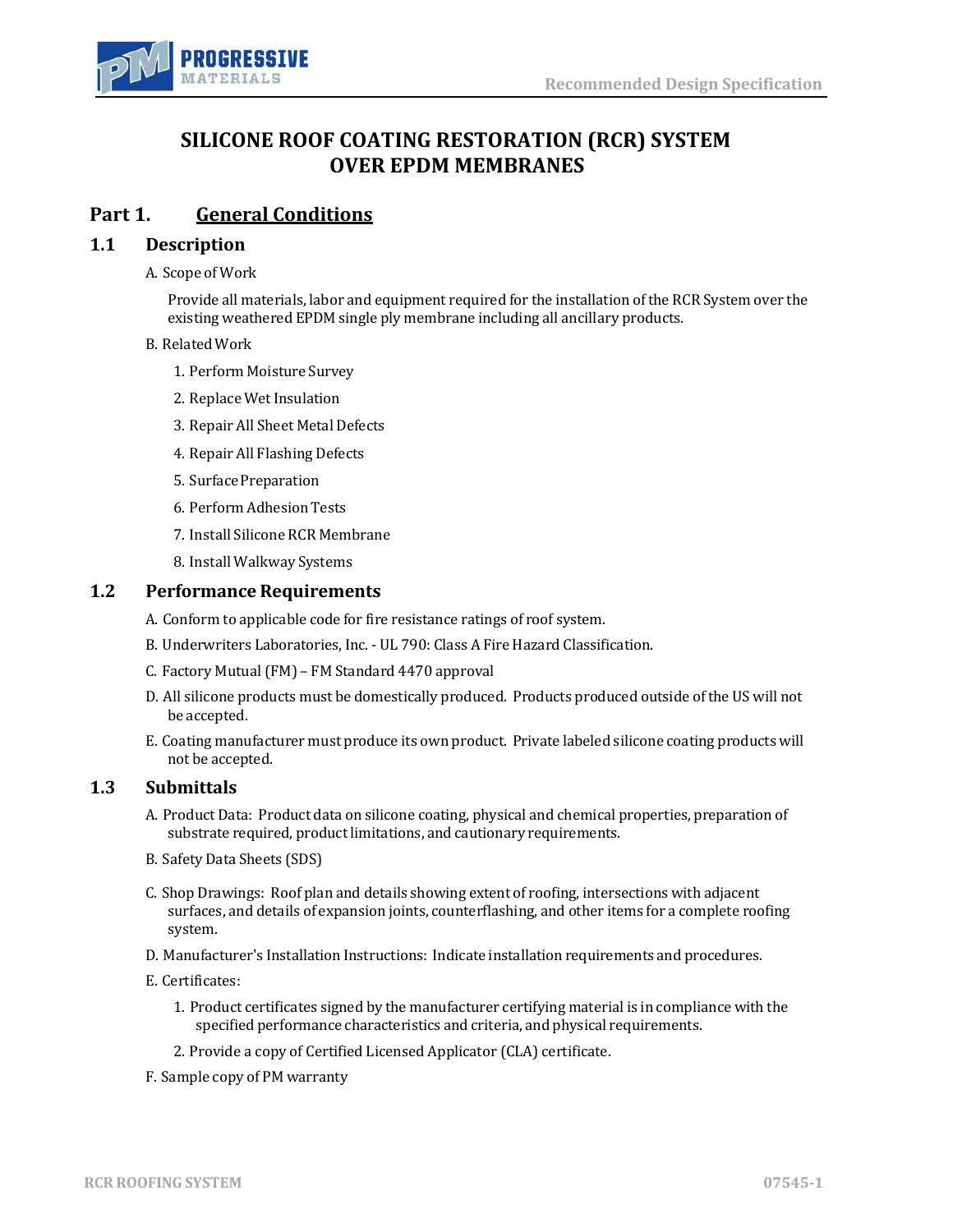

- G. Maintenance Data: For RCR System to include in maintenance manuals.
- H. Final Inspection Report: Copy of roofing system manufacturer's inspection report of completed roofing installation.

## **1.4 Quality Assurance**

A. Manufacturer:

- 1. Company specializing in the manufacturing of the system specified in this Section.
- 2. A minimum of 10,000,000 square feet of a similar system installed.
- 3. A minimum of 10 years manufacturing experience.

#### B. Installer:

- 1. Installer must be a Certified Licensed Applicator (CLA) by the Manufacturer providing the warranty and is capable of receiving the specified warranty.
- 2. CLA to ensure all personnel are properly trained and have a full understanding of all OSHA safetyrequirements.
- C. Manufacturer Field Representative: Provide a qualified representative ofthe Manufacturer providing the warranty to monitor and periodically inspect the installation.

## **1.5 Delivery, Storage, and Handling**

- A. Deliver and store liquid materials and other products in their original unopened containers or packaging until ready for installation.
- B. Materials shall be clearly labeled with the manufacturer's name, product identification, safety information, and lot numbers.
- C. Store materials indoors whenever possible.
- D. Product should be stored in a range of 40-80 degrees Fahrenheit.
- E. Comply with the manufacturer's instructions for handling and safety procedures.
- F. Store and dispose of solvent-based materials, and materials used with solvent-based materials, in accordance with requirements of local authorities having jurisdiction.

### **1.6 Environmental Requirements**

- A. Maintain logs of environmental conditions (temperature, humidity, and wind speed) within limits recommended by manufacturer for optimum results. Do not install products under environmental conditions outside of manufacturer's limits.
- B. Weather Limitations: Proceed with installation only when existing and forecasted weather conditions permit roofing system to be installed according to manufacturer's written instructions and warranty requirements.
- C. Do not install silicone coating under the following conditions:
	- 1. When ambient temperature is below 35° F.
	- 2. At temperatures less than 5° F above dew point.

#### **1.7 Warranty**

A. Provide Manufacturer's (5, 10, 15 or 20 year) labor & material warranty covering leaks due to silicone material failure.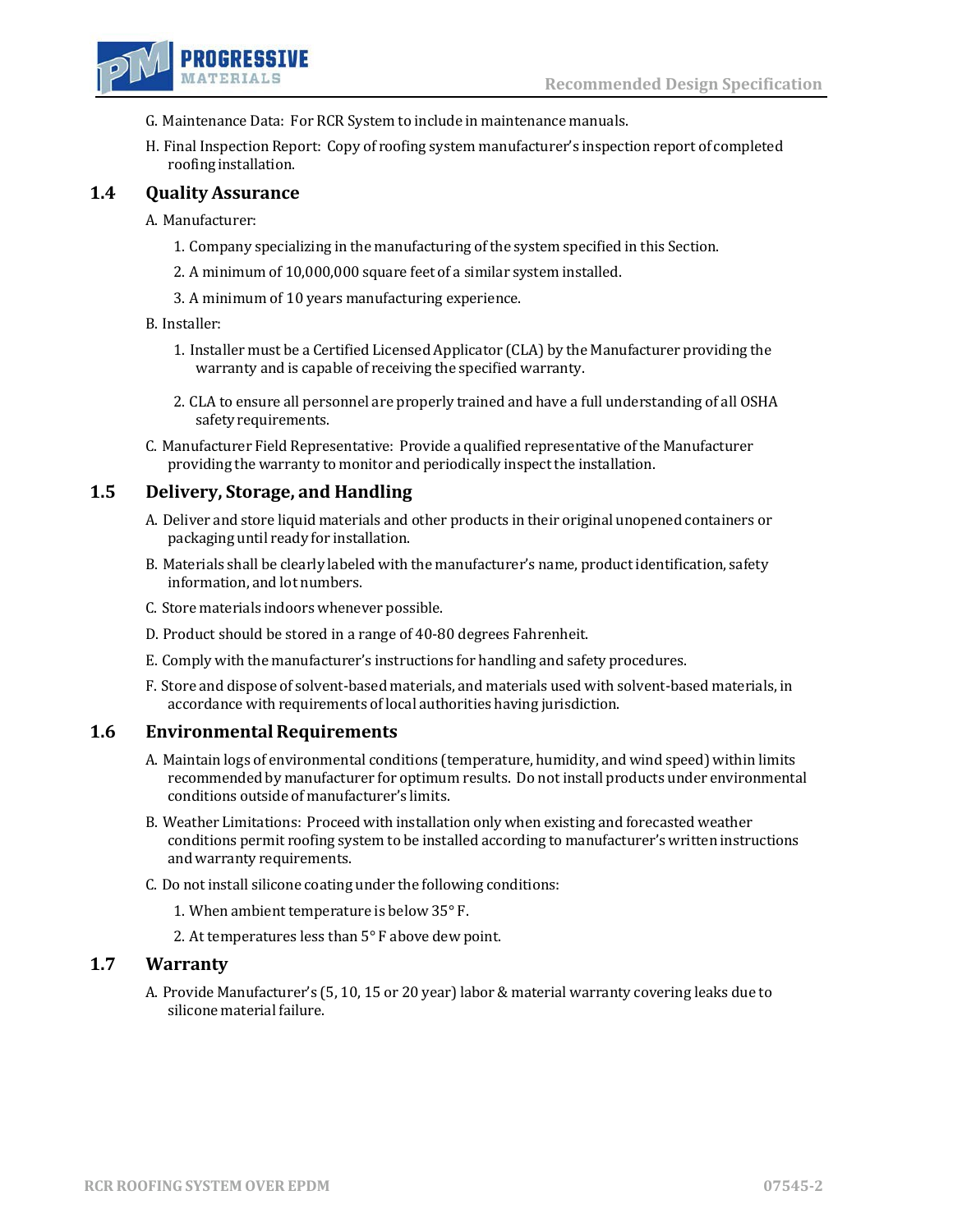

# **Part 2. Products**

## **2.1 Acceptable Products**

- A. Insulation Board
	- 1. Match existing material
- B. Butyl Fleece Tape
	- 1. Progressive Materials: FT 500 Butyl Fleece Tape
- C. Cleaners and Primers
	- 1. Progressive Materials: Pro-Prime P-120 EPDM Rinseable Primer
	- 2. Progressive Materials: Pro-Prime P-110 EPDM Bleed Block Primer
- D. Silicone Caulk Sealant
	- 1. Progressive Materials: SS 300 Series Silicone Sealant
- E. Flashing Grade Sealant
	- 1. Progressive Materials: FG 400 Silicone Flashing Grade Sealant
- F. ReinforcingFabric
	- 1. Progressive Materials: PF 200 Polyester Fabric
		- a. PF 206 6"
		- b. PF 212 12"
- G. Moisture Relief Vents
	- 1. Progressive Materials: MRV 600 One-Way Roof Vent
- H. Walkway System
	- 1. Progressive Materials: Pro-Grip Walkway System
		- a. PG 700 Pro-Grip Yellow Walkway Coating
		- b. PG 750 Pro-Grip Yellow Walkway Granules
- I. Skylight Sealer
	- 1. Progressive Materials: HS 3220 Clear Silicone Skylight Coating
- J. Silicone Coating
	- 1. Progressive Materials: Pro-EcoSil HS 3200 Series

## **2.2 Silicone Coating Materials**

- A. Silicone base and topcoat to be Pro-EcoSil HS 3200 Series Silicone Coating by Progressive Materials, LLC and complying with the following minimum properties:
	- 1. Tensile Strength: ASTM D412, 247.
	- 2. Elongation: ASTM D412, 237 percent minimum at break at 75° F.
	- 3. Water Vapor Permeance: ASTM D-96, 10.7 at 20 mils.
	- 4. Fire resistance: ASTM E108, UL 790 Class A.
	- 5. Color: Owner to select standard topcoat color.
	- 6. Solids Content: 92% ±3%
	- 7. VOC Content: < 50 grams/liter
	- 8. Initial Solar Reflectivity: .89
	- 9. Initial Thermal Emissivity: .90
	- 10. SRI Value: 113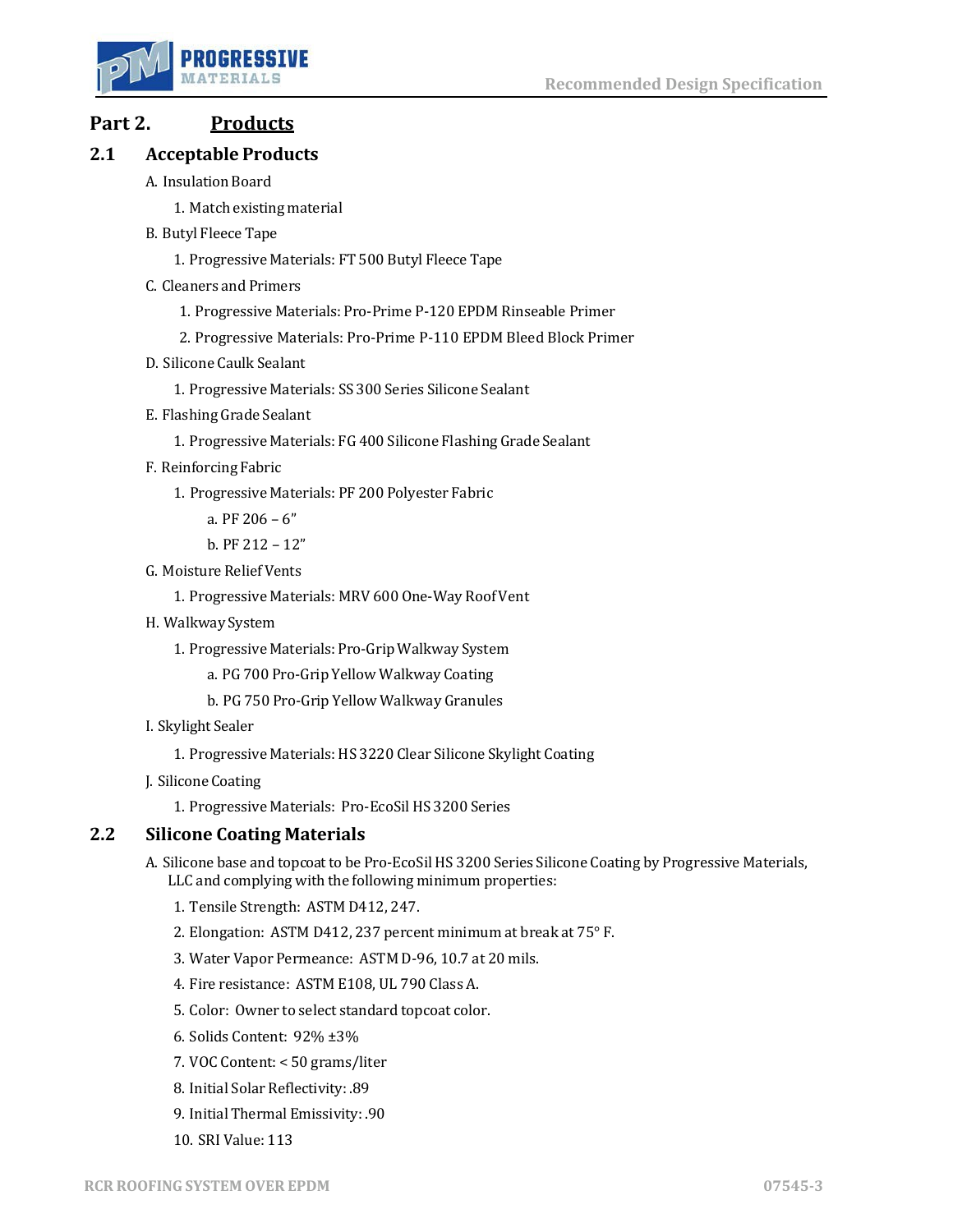

## **Part 3. Execution**

## **3.1 Examination**

- A. Verify roof slope prior to beginning installation. There is to be no single area of standing water on the roof 24 hours after a rain, greater than 100 sq. ft. and more than  $\frac{1}{2}$ " deep.
- B. Perform infra-red thermal, or other industry accepted method, to scan of roof to identify any wet insulation.
- C. Identify all seam failures, flashings failures and inadequate sheet metal details.
- D. Inspect all roof drains to ensure proper performance.
- E. Inspect all roof system fasteners for back out.

### **3.2 Preparation**

- A. MembraneCleaning:
	- 1. Apply P-120 EPDM Rinseable Cleaner at a rate of 400 sq ft per gallon, let material stand for 15 minutes and then rinse off.
	- 2. Thoroughly pressure wash roof surface and all other areas to receive new coating with a minimum of 2,000 psi water pressure. Be sure not to damage existing membrane during this process.
	- 3. After the surface has dried, perform an adhesion test. If the coating does not properly adhere to the surface, repeat steps 1 and 2 above.
	- 4. Any areas of grease contamination are to be cleaned with an industrial strength detergent or removed and replaced.
- B. Existing Wet Insulation Areas:
	- 1. Roof areas containing moisture below the roof surface shall either be replaced, or for areas less than 500 sq. ft. with moderate moisture content, a moisture relief vent shall be installed.
		- a. Wet Insulation Replacement(wet area is greater than 500 sq. ft.)
			- 1) Remove EPDM membrane to expose wet insulation.
			- 2) Replace insulation with identical insulation materials. Fasten new insulation at a rate determined by local code.
			- 3) Patch the area of removed EPDM with new EPDM according to manufacturer's specification.
			- 4) At the leading edges of roof patches, apply a 3-course coating and fabric utilizing the PF 200 Polyester Fabric and HS 3200 Silicone Coating.
				- a) Apply 12 to 15 mils of silicone coating over surface to receive fabric.
				- b) Embed fabric into silicone coating while still wet. Smooth out fabric and ensure there are no wrinkles or fish mouths.
				- c) After the base coating has cured, apply a minimum 20 mil coat of HS 3200 silicone coating over the fabric to ensure complete saturation.
		- b. Moisture Relief Vent Installation (wet area is less than 500 sq. ft.)
			- 1) Locate center of moisture-containing insulation.
			- 2) Cut a 4" diameter opening through the membrane and insulation material; remove material to vapor barrier or deck.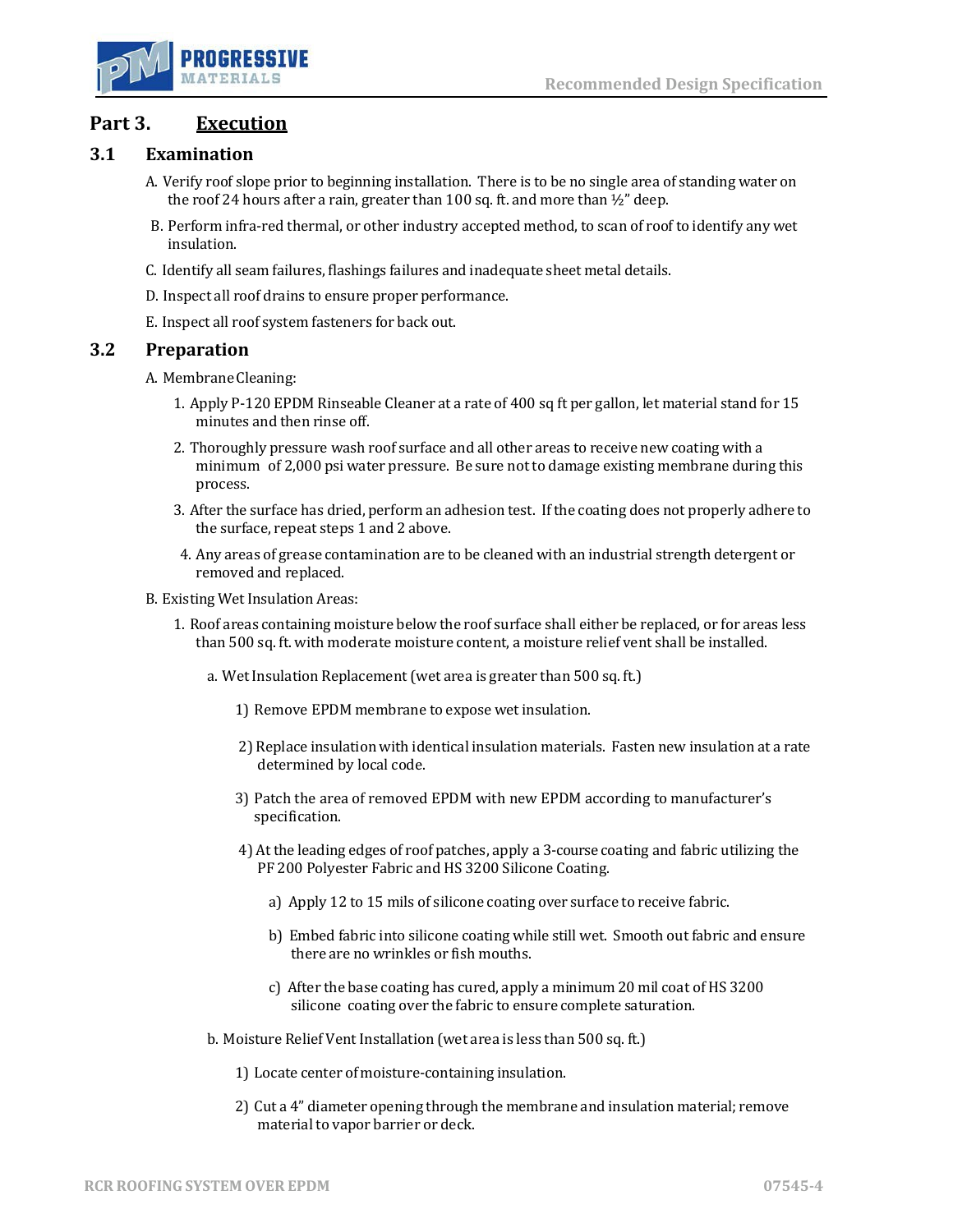

- 3) Lay the MRV 600 Roof Vent on top of roof membrane and attach vent to the roof deck with the appropriate fastener. Install 4 fasteners per vent, evenly spaced.
- 1)Clean area of vent that is to receive flashing material with clean rag and solvent to remove oil film from vent.
- 2) Flash in vent with one of the two following procedures:
	- a) Apply a 3-course coating and fabric utilizing the PF 200 Polyester Fabric and HS 3200 Silicone Coating.
		- (1)Apply 12 to 15 mils of silicone coating over surface to receive fabric.
		- (2)Embed fabric into silicone coating while still wet. Fabric should extend at least 2" on to the flange of the vent and at least 4" on to the roof surface.
		- (3)After the base coating has cured, apply a generous coat of silicone coating over the fabric to ensure complete saturation.
	- b) Apply FT 500 Self-Sealing Butyl Fleece Tape.
		- (1)Install fleece tape a minimum of 2" on to the flange of the vent and extending at least 2" on to the roof surface per the application guidelines on the FT 500 Technical Product Data sheet.
		- (2)Apply a coat of HS 3200 Silicone Coating to the surface of the fleece tape. Ensure coating is applied generously to ensure a good seal over the fleece surface.
- B. Flashings Details: Ensure all existing flashings provide a watertight condition. If necessary, re-flash any areas required utilizing 4" FT 500 Butyl Fleece Tape and install 25 mils of HS 3200 Silicone Coating over tape.
- C. Membrane Seams: Repair all seam failures utilizing 4" FT 500 Butyl Fleece Tape and install 25 mils of HS 3200 Silicone Coating over tape. **NOTE: On 15- or 20-year warranties, FT 500 Butyl Fleece Tape must be installed on all membrane seams, unless the seams have been previously reinforced.**
- D. Sheet Metal: Ensure all sheet metal is in good condition and will provide a watertight condition. If necessary, replace or repair any sheet metal required.
- E. Fastener Back Out: Identify and replace all fasteners that are loose or backed out. Repair membrane cuts utilizing FT 500 Butyl Fleece Tape and install 25 mils of HS 3200 Silicone Coating over tape.

### **3.2 Silicone Coating Installation**

- A. Ensure surface is completely dry.
- B. Ensure subsequent coats of primer or silicone coating is completely cured.
- C. Ensure adhesion tests have been completed and results are satisfactory with the manufacturer's requirements.
- D. Install silicone coating in one pass over entire roof surface at a rate of:
	- 1. 20 mils minimum for a 5-year warranty
	- 2. 25 mils minimum for a 10-year warranty
	- 3. 30 mils minimum for a 15-year warranty
	- 4. 35 mils minimum for a 20-year warranty